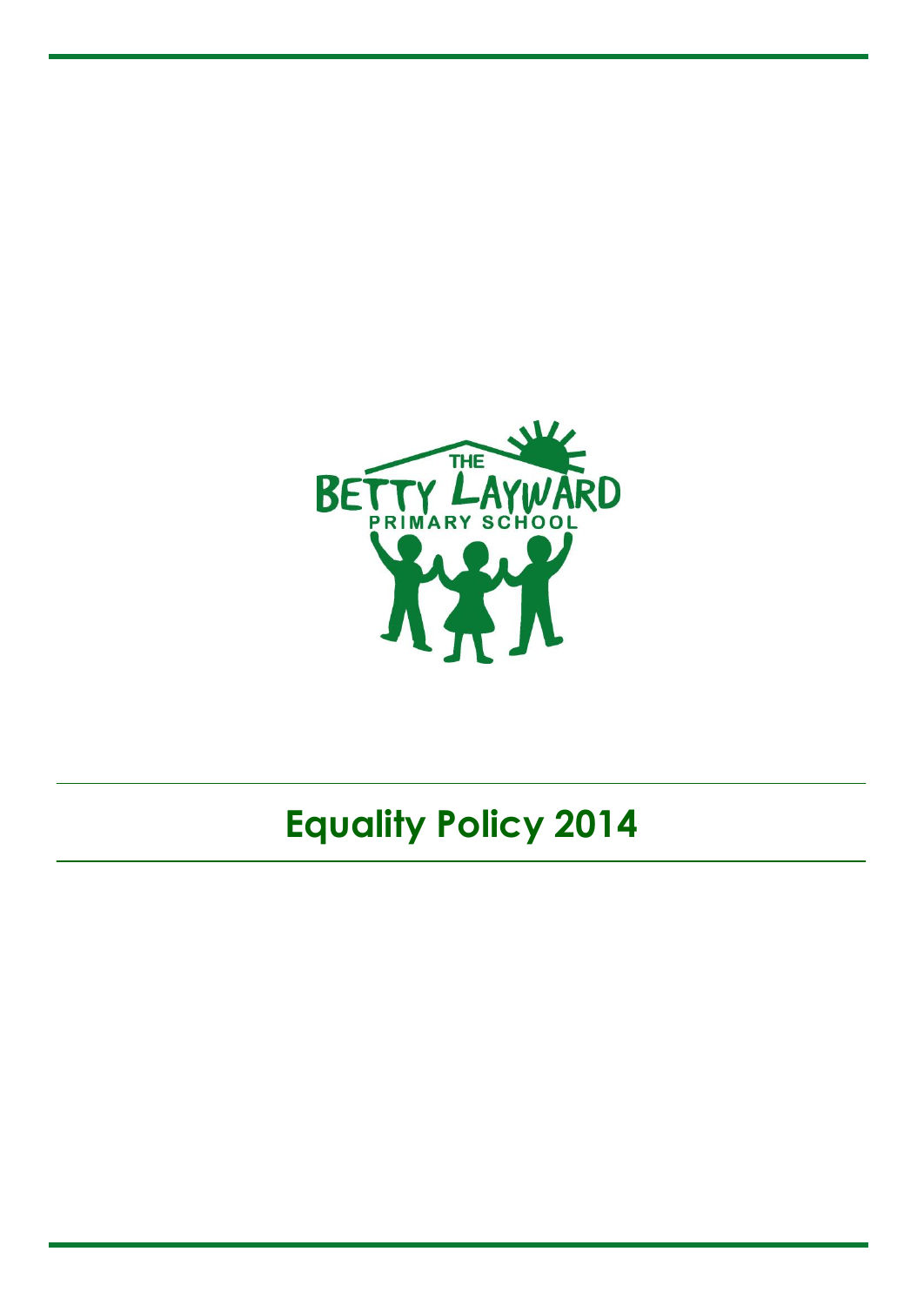**Date: 2014**

**Due for Revision: 2015**

## **Lead Person: Headteacher**

## **A WHOLE SCHOOL EQUALITY POLICY Inclusion for all**

#### **Introduction**

Betty Layward Primary School is an inclusive school where we focus on the well-being and progress of every child and where all members of our community are of equal standing.

We believe that the Equality Act provides a framework to support our commitment to valuing diversity, tackling discrimination, promoting equality and fostering good relationships between people. It also ensures that we continue to tackle issues of disadvantage and underachievement of different groups.

We recognise that these duties reflect international human rights standards as expressed in the UN Convention on the Rights of the Child, the UN Convention on the Rights of People with Disabilities, and the Human Rights Act 1998.

## **Our approach to equality is based on the following 7 key principles:**

- **1. All learners are of equal value**. Whether or not they are disabled, whatever their ethnicity, culture, national origin or national status, whatever their gender and gender identity, whatever their religious or non-religious affiliation or faith background and whatever their sexual orientation.
- **2. We recognise, respect and value difference and understand that diversity is a strength.**  We take account of differences and strive to remove barriers and disadvantages which people may face, in relation to disability, ethnicity, gender, religion, belief or faith and sexual orientation. We believe that diversity is a strength, which should be respected and celebrated by all those who learn, teach and visit here.
- **3. We foster positive attitudes and relationships.** We actively promote positive attitudes and mutual respect between groups and communities different from each other.
- **4. We foster a shared sense of cohesion and belonging.** We want all members of our school community to feel a sense of belonging within the school and wider community and to feel that they are respected and able to participate fully in school life.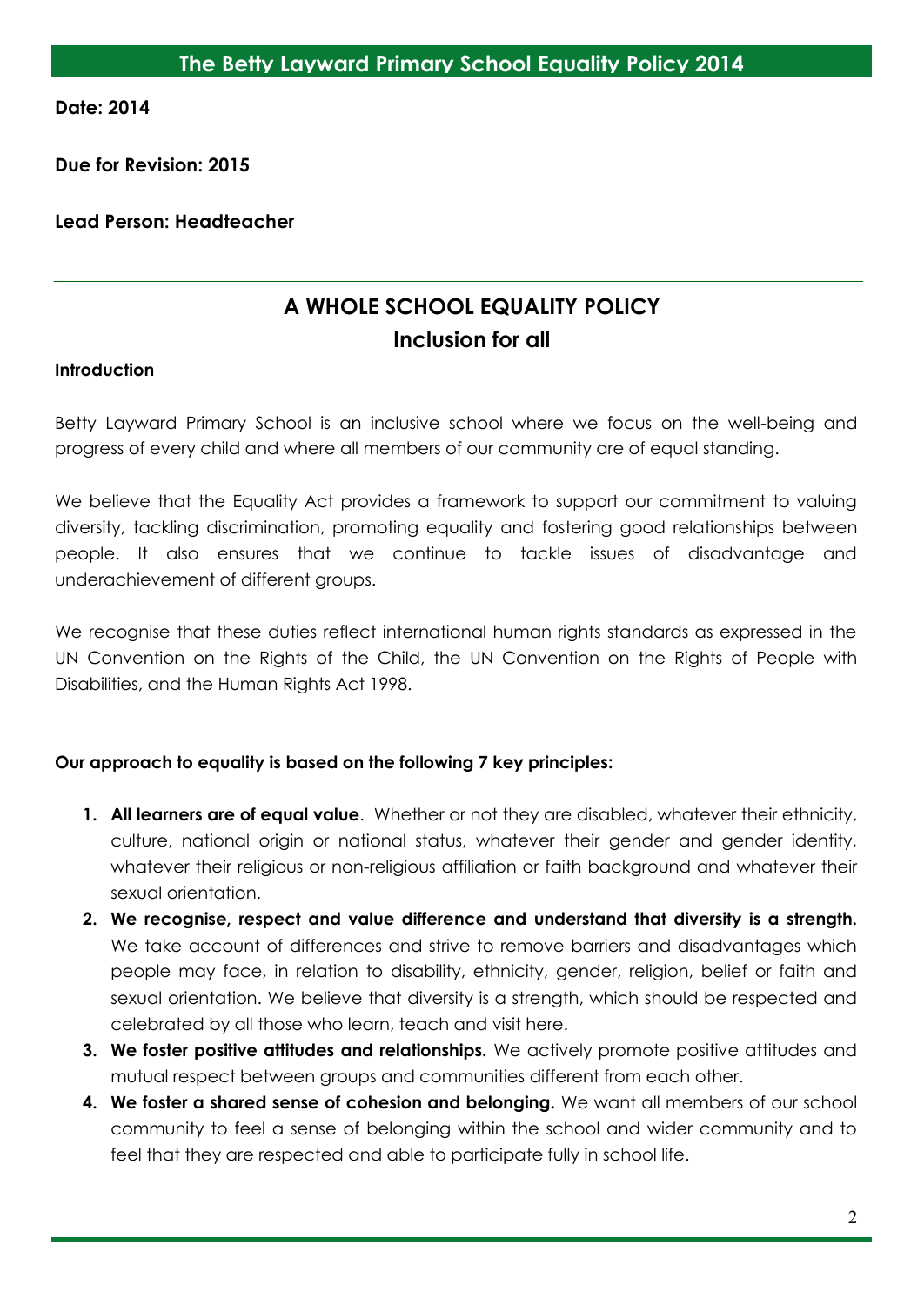- **5. We observe good equalities practice for our staff**. We ensure that policies and procedures benefit all employees and potential employees in all aspects of their work, including in recruitment and promotion, and in continuing professional development
- **6. We have the highest expectations of all our children.** We expect that all pupils can make good progress and achieve to their highest potential
- **7. We work to raise standards for all pupils, but especially for the most vulnerable**. We believe that improving the quality of education for the most vulnerable groups of pupils raises standards across the whole school.

#### **Purpose of the policy**

The Equality Act 2010 was introduced to ensure protection from discrimination, harassment and victimisation on the grounds of specific characteristics (referred to as protected characteristics). This means that schools cannot discriminate against pupils or treat them less favourably because of their sex (gender), race, disability, religion or belief, gender reassignment, sexual orientation, pregnancy or maternity.

Age and marriage and civil partnership are also "protected characteristics" but are not part of the school provisions related to pupils.

The Act requires all public organisations, including schools to comply with the Public Sector Equality Duty and two specific duties;

## **The Public Sector Equality Duty**

This requires all public organisations, including schools to;

- **Eliminate** unlawful discrimination, harassment and victimisation
- **Advance** equality of opportunity between different groups
- **Foster** good relations between different groups

#### **Specific Duties**

This requires all public organisations, including schools to;

- Publish information to show compliance with the Equality Duty by April 6<sup>th</sup> 2012
- Publish Equality objectives at least every 4 years which are specific and measurable by April 6th 2012

**This policy describes how our school is meeting these statutory duties and is in line with national guidance. It includes information about how our school is complying with the Public Sector Equality Duty and also provides guidance to staff and outside visitors about our approach to promoting equality.**

**Appendix 1 is a checklist of key equality considerations**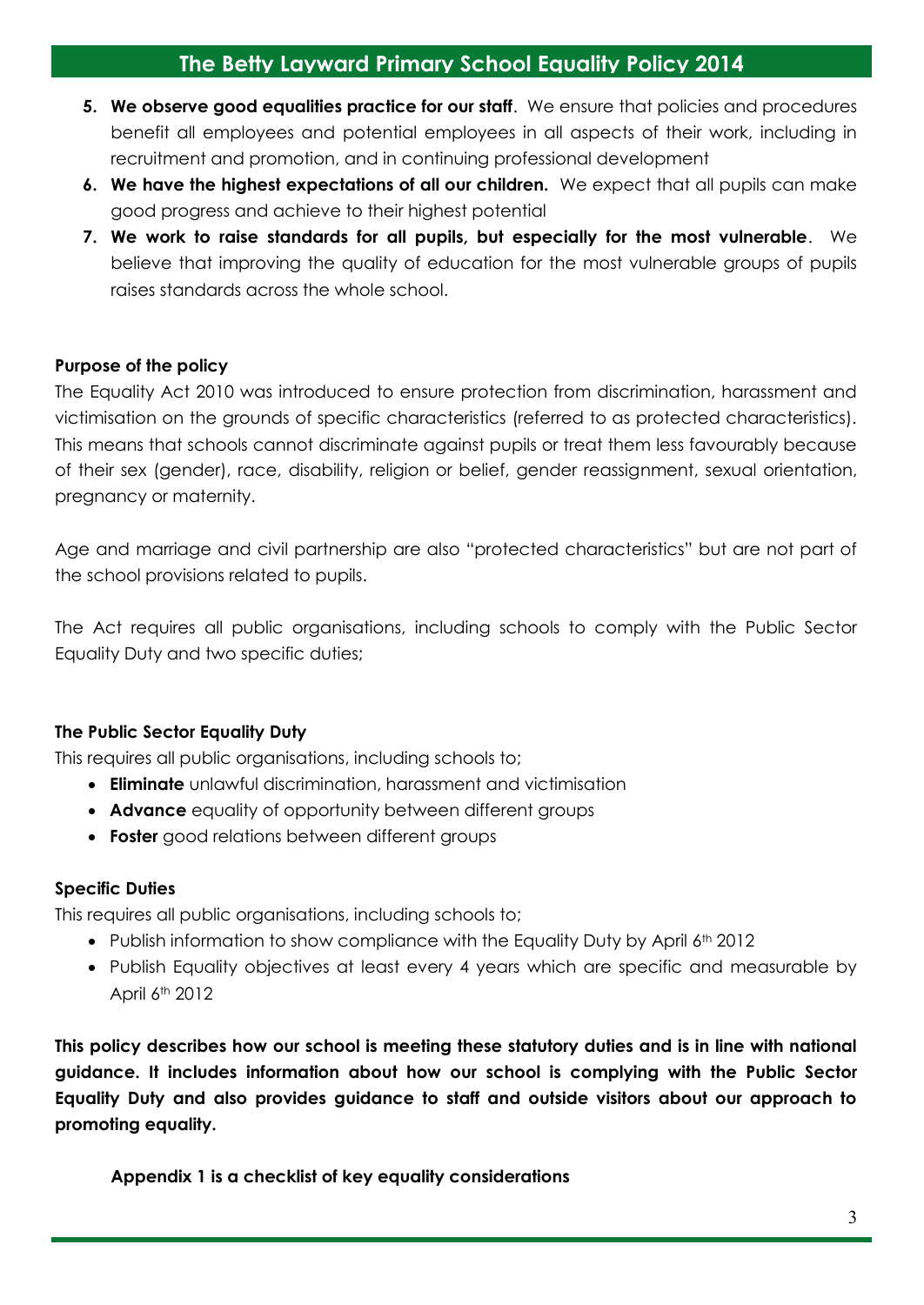## **Appendix 2 shows the school's Equality Objectives for 2012-2014 in an Equality Action Plan Development of the policy**

When developing the policy we took account of the DfE guidance on the Equality Act 2010 and also the Ofsted inspection framework 2012, which places a strong focus on improving the learning and progress of different groups and on closing gaps in standards.

We note that OFSTED has a statutory duty to report on the outcomes and provision for pupils who are disabled and those who have special educational needs.

When developing this Policy, we consulted with Staff, Parent and Governors.

#### **Links to other policies and documentation**

Although this policy is the key document for information about our approach to equalities in line with the Public Sector Equality Duty, we ensure that information about our responsibilities under the Equality Act are also included in our school development plan, self-evaluation review, the school prospectus, school web site and newsletters.

## **The Equality Act also applies to schools in their role as employers, and the way we comply with this are found in our recruitment policy.**

What we, at Betty Layward Primary School, are doing to eliminate discrimination, harassment and victimisation

- $\checkmark$  We take account of equality issues in relation to admissions and exclusions; the way we provide education for our pupils and the way we provide access for pupils to facilities and services.
- $\checkmark$  We are aware of the Reasonable Adjustment duty for disabled pupils designed to enhance access and participation to the level of non-disabled pupils and stop disabled children being placed at a disadvantage compared to their non-disabled peers.
- $\checkmark$  The Headteacher ensures that all appointment panels give due regard to this policy so that no one is discriminated against when it comes to employment, promotion or training opportunities.
- $\checkmark$  We ensure that those who are affected by a policy or activity are consulted and involved in the design of new policies, and in the review of existing ones.
- $\checkmark$  We take seriously the need to consider the equality implications when we develop, adapt and review any policy or procedure and whenever we make significant decisions about the day today life of the school. We make a record of each specific equality consideration and this is available for review if required.
- $\checkmark$  We actively promote equality and diversity though the curriculum and by creating an environment which champions respect for all.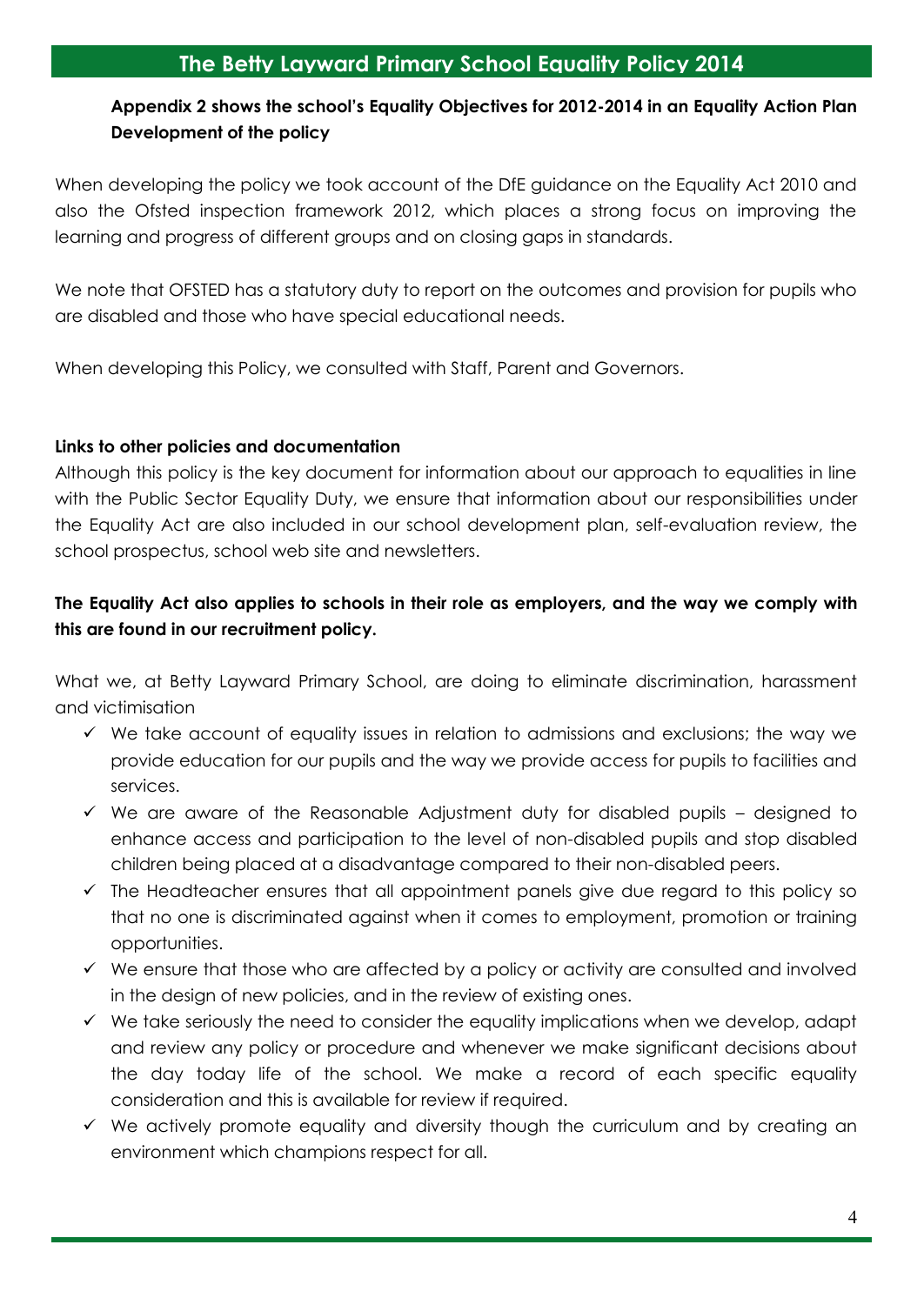Our admissions arrangements are fair and transparent, and we do not discriminate against pupils by treating them less favourably on the grounds of their sex, race, disability, religion or belief, sexual orientation, gender reassignment, pregnancy or maternity

#### **Behaviour, Exclusions and Attendance**

The school Policy on Behaviour - Rewards, Sanctions and Exclusions - takes full account of the new duties under the Equality Act. We make reasonable, appropriate and flexible adjustment for pupils with a disability. We closely monitor data on exclusions and absence from school for evidence of over-representation of different groups and take action promptly to address concerns.

## **Addressing prejudice and prejudice based bullying**

The school challenges all forms of prejudice and prejudice-based bullying, which stand in the way of fulfilling our commitment to inclusion and equality:

- $\checkmark$  prejudices around disability and special educational needs
- $\checkmark$  prejudices around race, religion or belief, for example anti-Semitism and Islamophobia, Travellers, migrants, refugees and people seeking asylum
- $\checkmark$  prejudices around gender and sexual orientation, including homophobic and transphobic attitudes

We keep a record of different prejudice-related incidents and provide a report to the governors about the numbers, types and seriousness of prejudice-related incidents at our school and how we dealt with them. We review this data termly and take action to reduce incidents

## **What we are doing to advance equality of opportunity between different groups**

We know the needs of our school population very well and collect and analyse data in order to inform our planning and identify targets to achieve improvements.

- $\checkmark$  We have procedures, working in partnership with parents and carers, to identify children who have a disability through our pupil admissions meetings.
- $\checkmark$  We collect data and monitor progress and outcomes of different groups of pupils and use this data to support school improvement. We take action to close any gaps, for example, for those making slow progress in acquiring age-appropriate literacy and number skills.
- $\checkmark$  We collect, analyse and publish data:
- $\checkmark$  on the school population by gender and ethnicity;
- $\checkmark$  on the % of pupils identified as having a special educational need and/or disability and by their principal need or disability;
- $\checkmark$  by year group in terms of ethnicity, gender and proficiency in English;
- $\checkmark$  on inequalities of outcome and participation, related to ethnicity, gender and disability and proficiency in English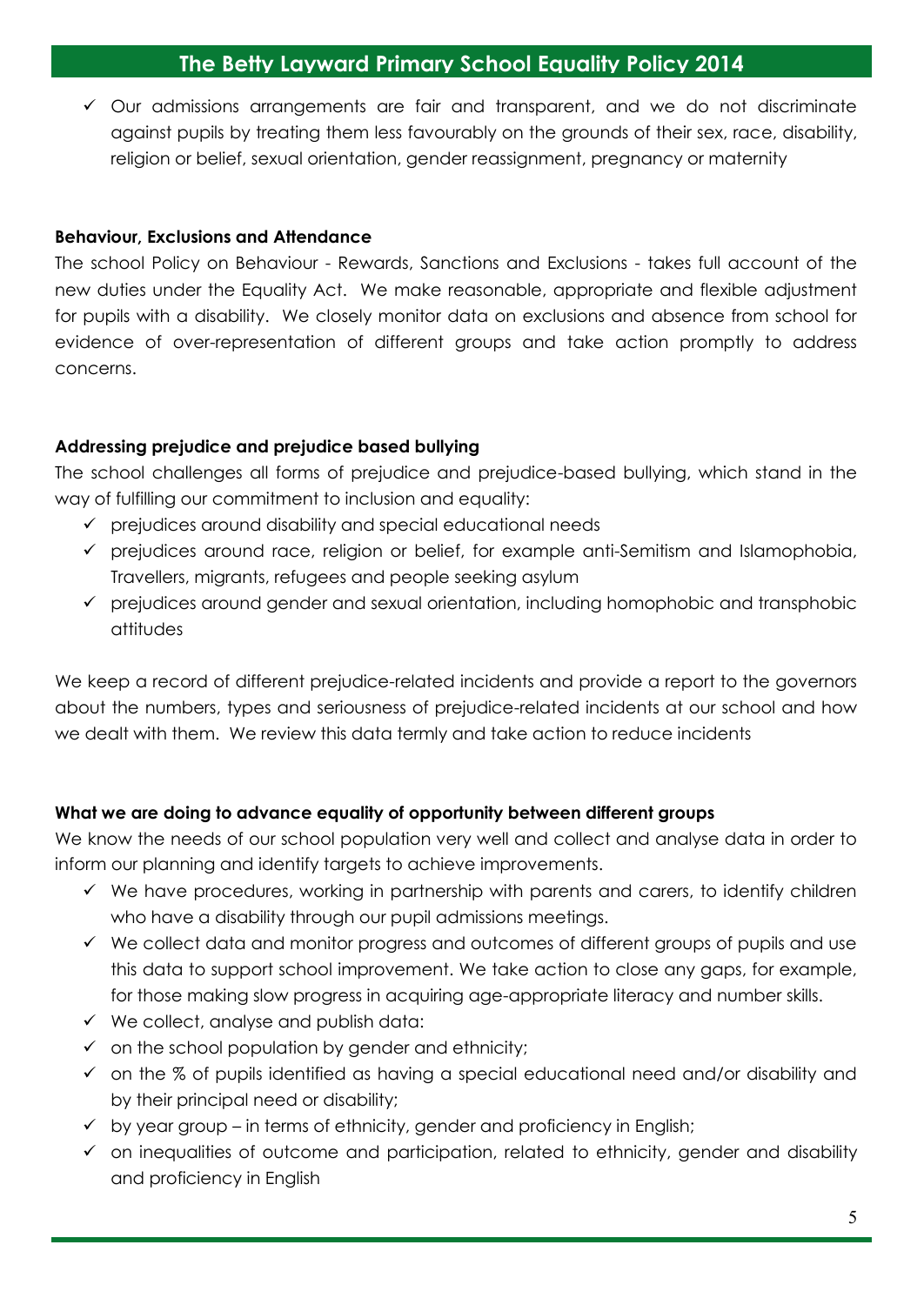## **We publish an analysis of standards reached and progress made by different groups at the end of each term:**

- $\checkmark$  All children
- $\checkmark$  Boys
- $\checkmark$  Girls
- $\checkmark$  Looked after children
- $\checkmark$  All SEN; School Action, School Action  $+$ , and those with a Statement
- $\checkmark$  Free School Meals
- $\checkmark$  English as an Additional Language
- $\checkmark$  Summer Born children
- $\checkmark$  Turkish children
- $\checkmark$  Turkish Boys
- $\checkmark$  Bengali children
- Children on the Gifted and Talented Register

We also collect, analyse and use data in relation to attendance and exclusions of different groups

We are aware that the legislation relates mainly to current but also to future pupils – we will for example, be sufficiently prepared if a Visually Impaired, Hearing impaired, Refugee, Gypsy Roma Traveller pupil joins our school.

- $\checkmark$  We use a range of teaching strategies that ensures we meet the needs of all pupils
- $\checkmark$  We provide flexible support to pupils at risk of underachieving
- $\checkmark$  We are alert and proactive about the potentially damaging impact of negative language in matters such as race, gender, disability and sexuality.

In addition to avoiding or minimising possible negative impacts of our policies, we take opportunities to maximise positive impacts by reducing and removing inequalities and barriers that may already exist between, for example:

- $\checkmark$  disabled and non-disabled people
- $\checkmark$  people of different ethnic, cultural and religious backgrounds
- $\checkmark$  girls and boys

We ensure equality of access for all pupils to a broad and balanced curriculum, removing barriers to participation where necessary.

Our Accessibility Plan is designed to: increase the extent to which pupils with disability can participate in the curriculum; improve the physical environment and; improve the availability of accessible information to disabled pupils.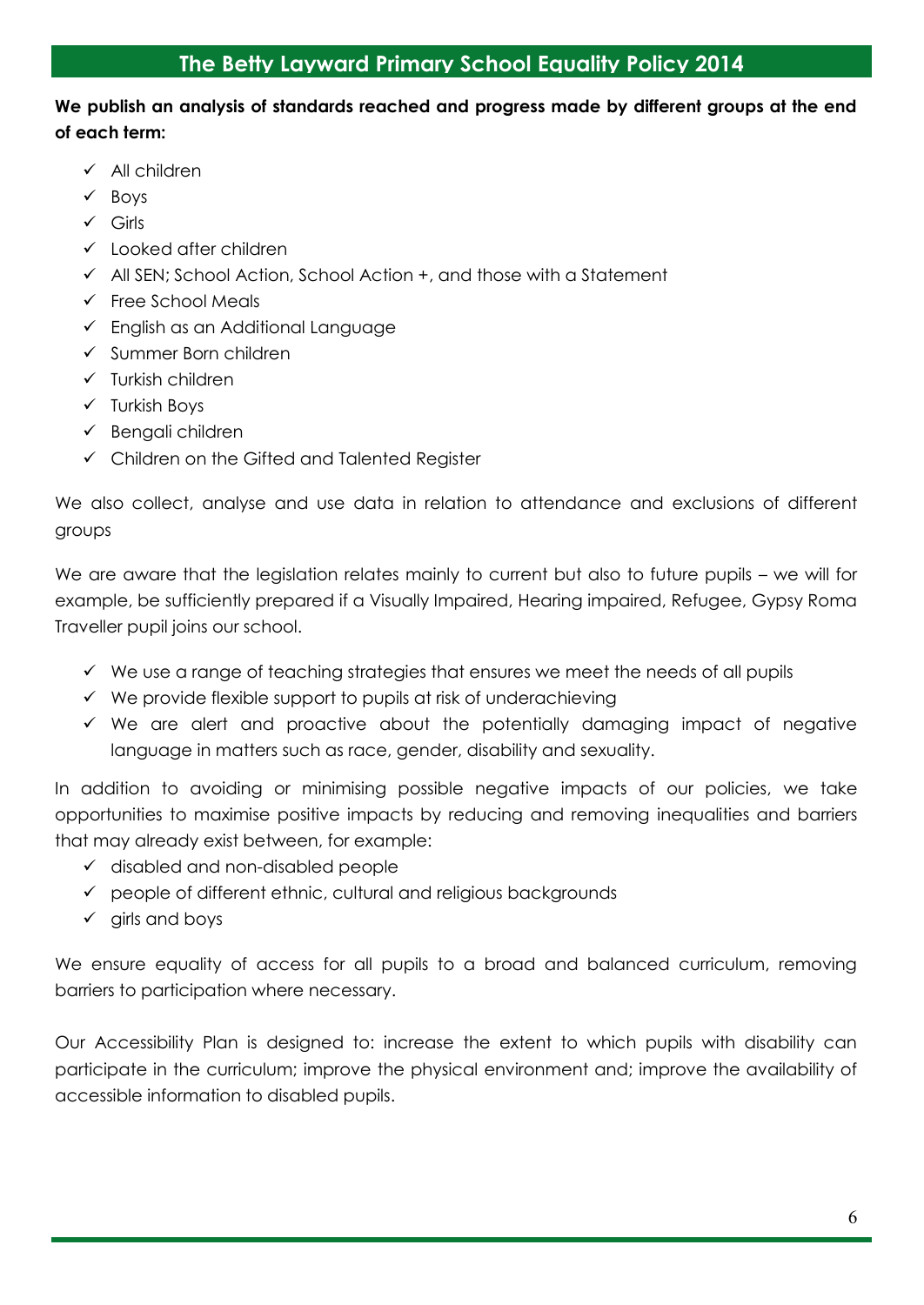#### **Positive Action**

We will take positive and proportionate action to address the disadvantage faced by particular groups of pupils with particular protected characteristics, such as targeted support. The actions will be designed to meet the school's Equality Objectives.

#### **What we are doing to foster good relations**

- $\checkmark$  We prepare our pupils for life in a diverse society and ensure that there are activities across the curriculum that promotes the spiritual, moral, social and cultural development of our pupils.
- $\checkmark$  We teach about difference and diversity and the impact of stereotyping, prejudice and discrimination through PSHE and citizenship and across the curriculum.
- $\checkmark$  We use materials and resources that reflect the diversity of the school, population and local community in terms of race, gender, sexual identity and disability, avoiding stereotyping.
- $\checkmark$  We promote a whole school ethos and values that challenge prejudice based discriminatory language, attitudes and behaviour.
- $\checkmark$  We provide opportunities for pupils to appreciate their own culture and celebrate the diversity of other cultures.
- $\checkmark$  We include the contribution of different cultures to world history and that promote positive images of people
- $\checkmark$  We provide opportunities for pupils to listen to a range of opinions and empathise with different experiences
- $\checkmark$  We promote positive messages about equality and diversity through displays, assemblies, visitors, whole school events eg Black History Month, PHSCE termly focus
- $\checkmark$  We include Equalities matters in our Newsletters to Parents and Carers

#### **Other ways we address equality issues**

- We maintain records of all training relating to Equalities
- Our monitoring records include evaluations of aspects of Equalities
- We keep minutes of meetings where equality issues are discussed
- We have a rolling programme for reviewing all of our school policies in relation to equalities and their impact on the progress, safety and well-being of our pupils.
- The implications for equalities of new policies and practices are considered before they are introduced

## **In order to ensure that the work we are doing on equalities meets the needs of the whole school community, we:**

 review relevant feedback from the annual parent questionnaire, parents' evening, parent-school forum and/or focus meetings or governors' parent-consultation meeting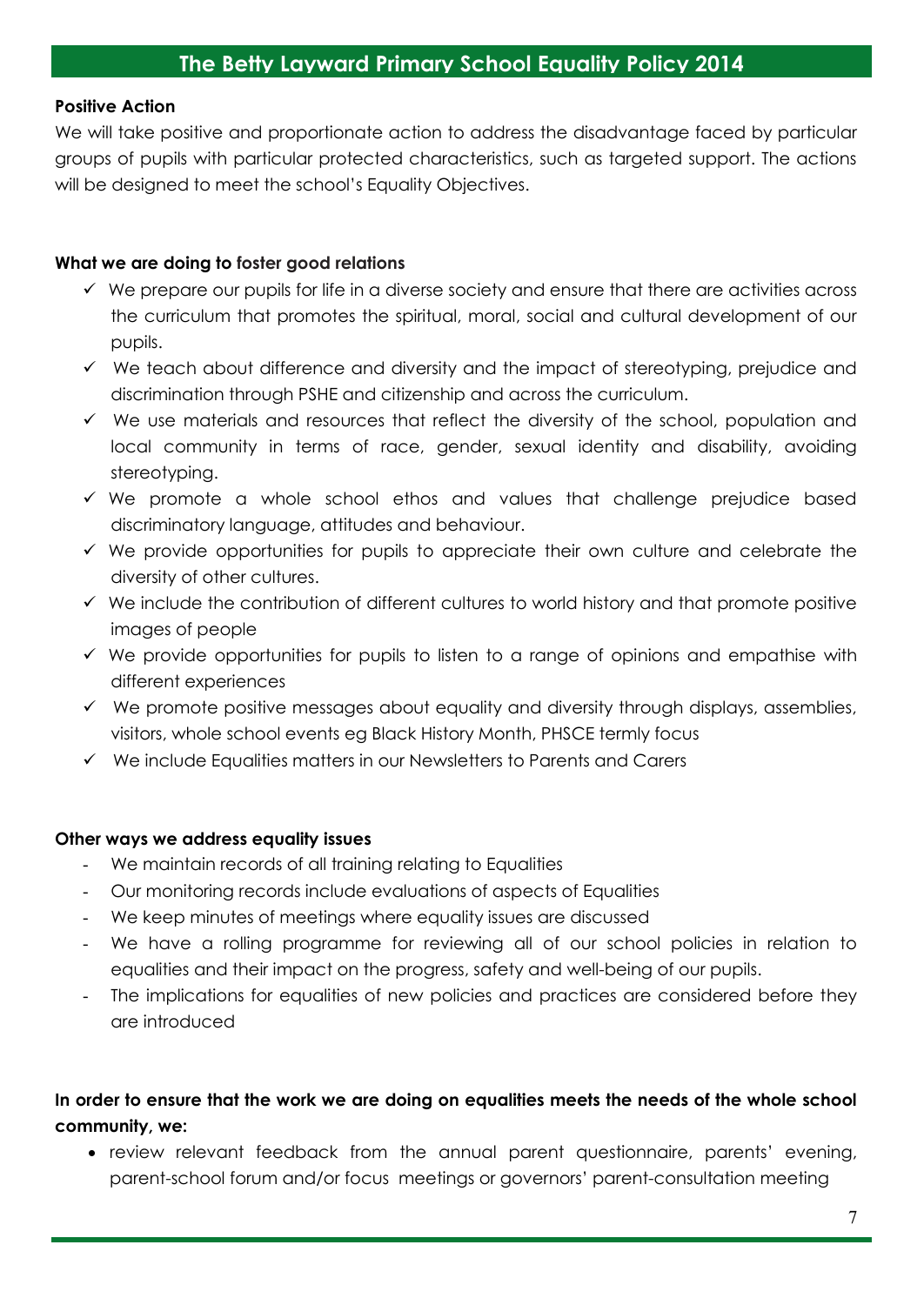- secure and analyse responses from staff surveys, staff meetings and training events
- review feedback and responses from the children and groups of children, from the school council, PSCHE lessons, whole school surveys on children's attitudes to self and school
- analyse issues raised in Annual Reviews or reviews of progress on Individual Education Plans/Personalised Provision Maps, mentoring and support;
- ensure that we secure responses and feedback at Governing Body meetings and from the governing body's working groups.

#### **Publishing Equality Objectives (see Equality Action Plan/ School Development Plan)**

The objectives which we identify represent our school's priorities and are the outcome of a careful review of and analysis of data and other evidence. They also take into account national and local priorities and issues.

We evaluate our success in meeting the Public Service Equality Duties by the extent to which we **achieve improved outcomes** for the different groups. We produce Equality data Analysis which inform our discussions about the Equality Objectives.

#### Our Equality Objectives for 2012-2014 are

We produce an Equality Action Plan that shows how we will achieve our objectives. This is part of our school development plan.

#### **Monitoring and reviewing objectives**

We review and update our equality objectives every two years and report annually to the governing body on progress towards achieving them. We involve and consult staff, pupils, governors and parents and carers.

We publish an evaluation of the success in meeting these objectives for parents and carers, on the school website.

#### **Roles and Responsibilities**

We expect all members of the school community and visitors to support our commitment to promoting equalities and meeting the requirements of the Equality Act. We will provide training, guidance and information to enable them to do this.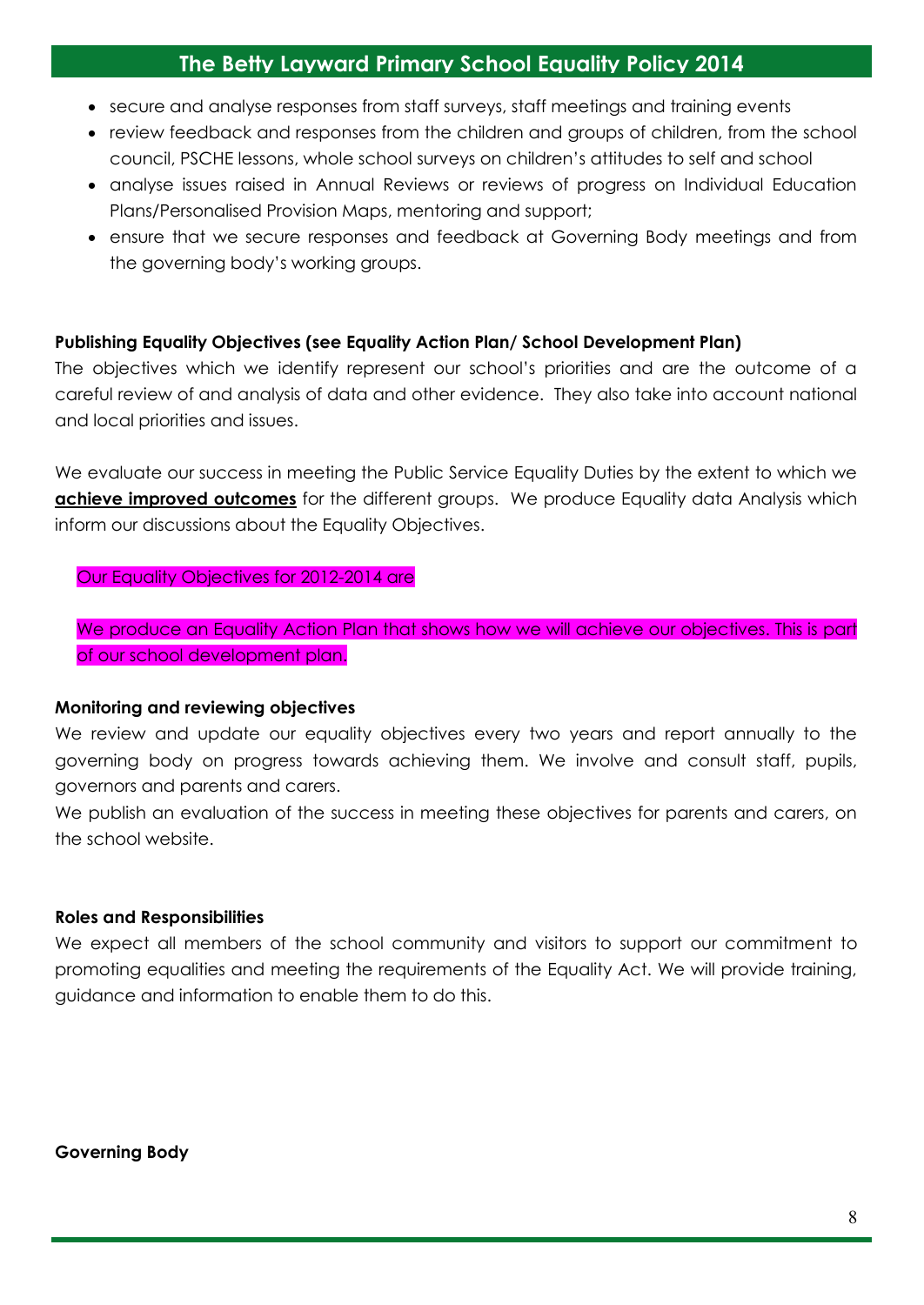The governing body is responsible for ensuring that the school complies with legislation, and that this policy and its related procedures and action plans are implemented. A member of the governing body has a watching brief regarding the implementation of this policy.

Every governing body committee keeps aspects of the school's commitment to the Equality Duty under review, for example, in terms of standards, curriculum, admissions, exclusions, personnel issues and the school environment. Governors annually review the Equality Policy and evaluate the success of the school's Equalities Work taking account of quantitative evidence (e.g. data) and qualitative evidence (e.g. surveys)

#### **Headteacher and Leadership team**

The Headteacher is responsible for implementing the policy; for ensuring that all staff are aware of their responsibilities and are given appropriate training and support; and for taking appropriate action in any cases of unlawful discrimination.

A senior member of staff has day-to-day responsibility for co-coordinating implementation of the policy and for monitoring outcomes. S/he will have expert and informed knowledge of the Equality Act.

#### **Teaching and Support Staff**

All teaching and support staff will:

- o promote an inclusive and collaborative ethos in their classroom
- o challenge prejudice and discrimination
- o deal fairly and professionally with any prejudice-related incidents that may occur
- o plan and deliver curricula and lessons that reflect the school's principles, for example, in providing materials that give positive images in terms of race, gender and disability
- o maintain the highest expectations of success for all pupils
- o support different groups of pupils in their class through differentiated planning and teaching, especially those who may (sometimes temporarily) find aspects of academic learning difficult
- o keep up-to-date with equalities legislation relevant to their work

We will provide training and guidance on Equalities for all staff new to the school as part of the induction procedure. We will go through the principal expectations and duties of the Equality Act at a whole staff meeting at the start of the school year.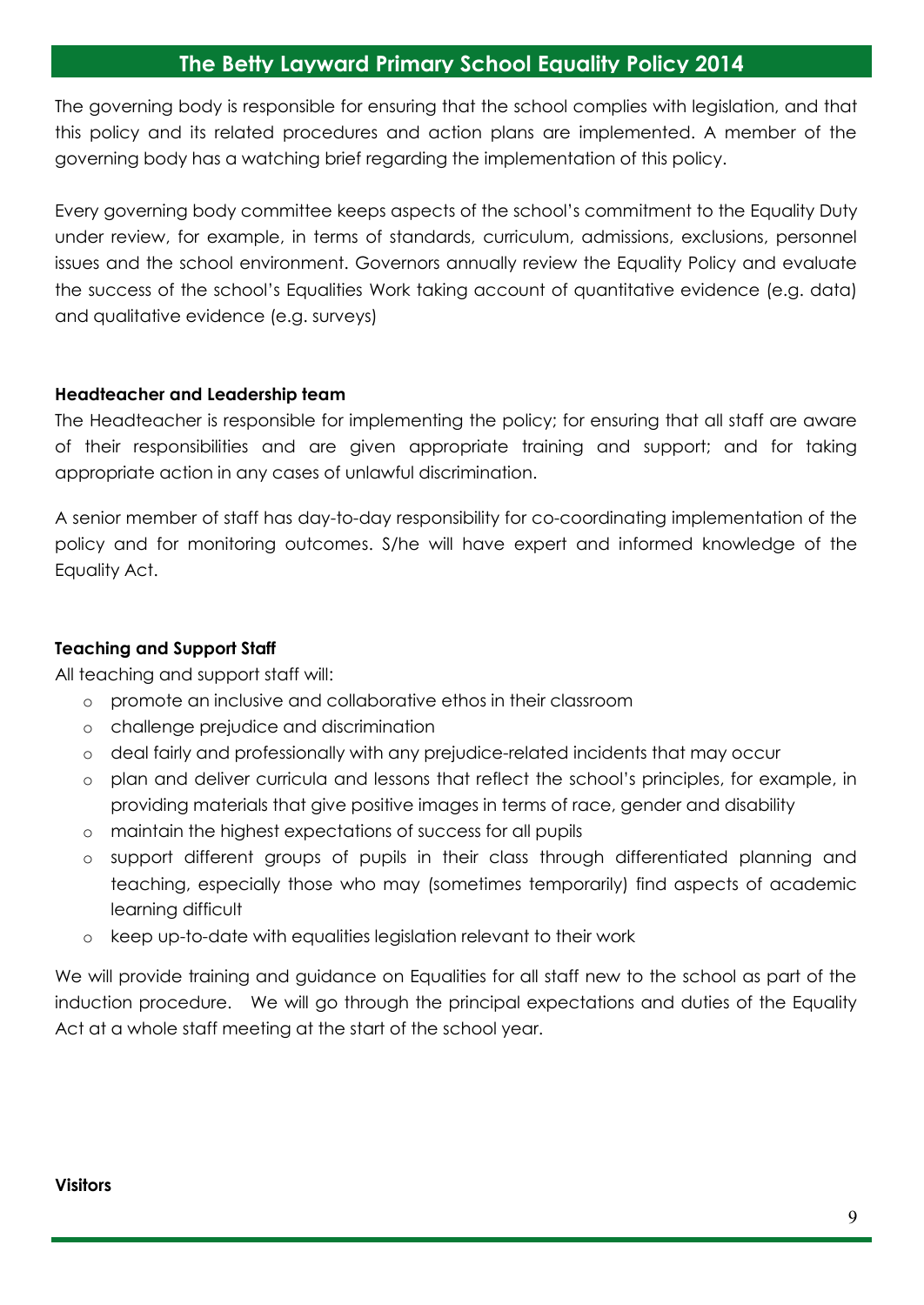All visitors to the school, including parents and carers are expected to support our commitment to equalities and comply with the duties set out in this policy. We will provide guidance and information in school newsletters to enable them to do this.

## **Staff responsible for Equalities Rachael Tucker (Headteacher) and Verity Carter (Deputy Head Teacher)**

#### **Lead governor Paul Brookes (Chair of Governors)**

#### **Equal Opportunities for staff**

- $\checkmark$  This section deals with aspects of equal opportunities relating to staff. We are committed to the implementation of equal opportunities principles and the monitoring and active promotion of equality in all aspects of staffing and employment.
- $\checkmark$  All staff appointments and promotions are made on the basis of merit and ability and in compliance with the law.
- $\checkmark$  We are also concerned to ensure wherever possible that the staffing of the school reflects the diversity of our community.
- $\checkmark$  As an employer we strive to ensure that we eliminate discrimination and harassment in our employment practice and actively promote equality across all groups within our workforce.
- $\checkmark$  We respect the religious beliefs and practice of all staff, pupils and parents, and comply with reasonable requests relating to religious observance and practice.
- $\checkmark$  We ensure that all staff, including support and administrative staff, receive appropriate training and opportunities for professional development, both as individuals and as groups or teams.

#### **Monitoring and reviewing the policy**

We review the information about equalities in the policy annually and make adjustments as appropriate. Our review involves pupils, staff, governors and parents and carers.

#### **Disseminating the policy**

This Equality Policy along with the Equality Objectives and data is available on the school website as paper copies in the school office in the staff handbook, including parents and carers in an annual Equality Bulletin to parents as part of induction for new staff as a summary in the school brochure

We ensure that the whole school community knows about the policy, objectives and data through the school newsletter, assemblies, staff meetings and other communications.

**We publish on the school's website copies of relevant policies and guidance, including those on behaviour, anti-bullying and special educational needs.**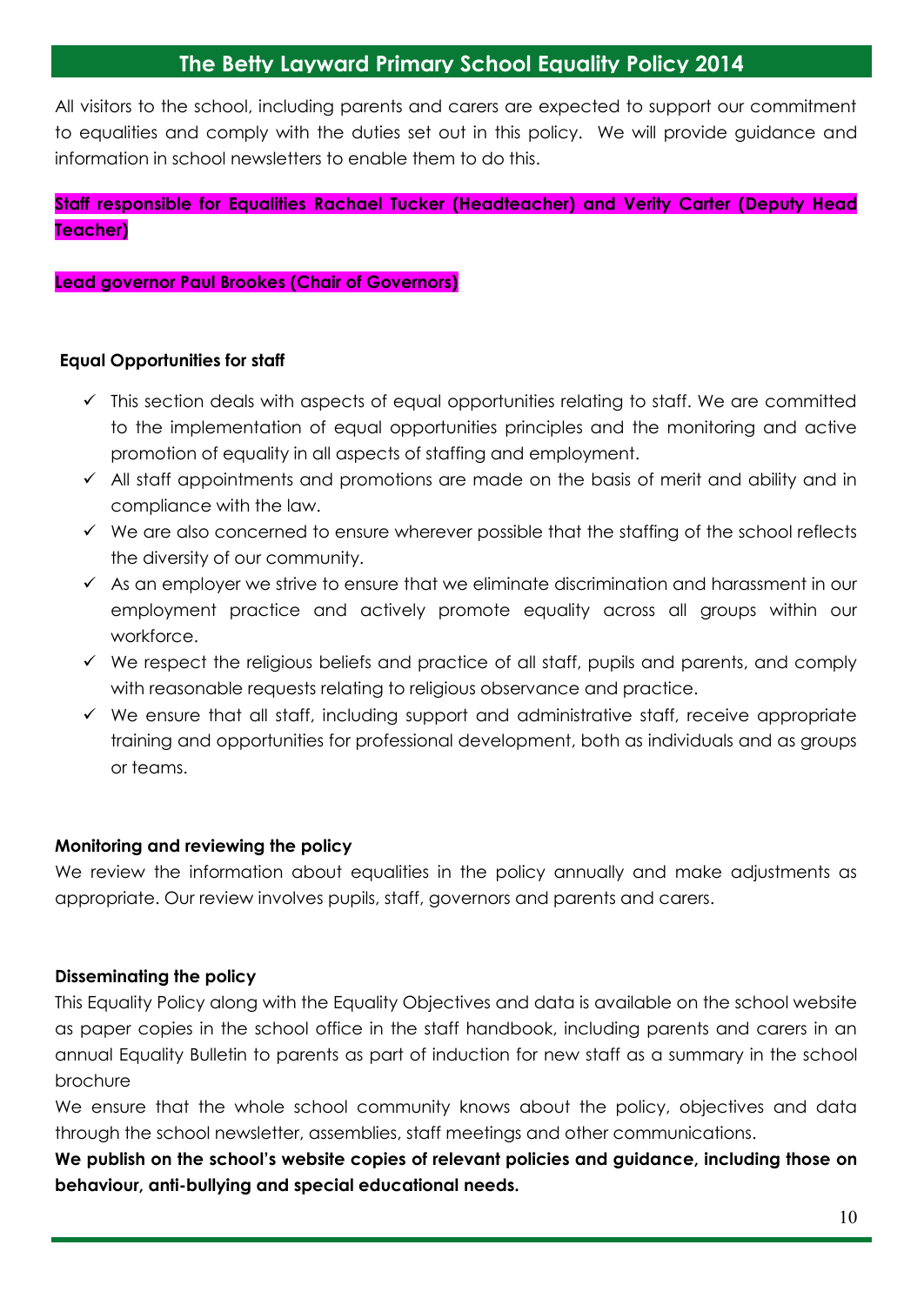#### **Complaints**

Complaints arising from the operation of this policy will be dealt with in line with the school's complaints procedure.

**Head teacher's signature:**

**Designated Safeguarding Lead's signature:**

**Governor's signature:**

**The Learning Trust has adopted this policy from the Camden Local Authority policy for the purposes of advising its own schools.**

**The Learning Trust acknowledges the Camden Local Authority's copyright in the document and has sought permission for all changes relating to Hackney Schools contained in this document. APPENDIX ONE** 

#### **Check list for school staff and governors**

- The school collects information on race, disability and gender with regards to both pupils and staff, e.g. pupil achievement, attendance, exclusions and staff training
- $\checkmark$ This information is used to inform the policies, plans and strategies, lessons, additional support, training and activities the school provides
- The Equality Policy and Plan and Objectives have been shaped by the views, input and involvement of staff, parents, governors, pupils and other stakeholders
- The school publishes information to demonstrate purposeful action on the general duties
- The school analyses Pupil achievement in terms of progress and standards for different groups and takes action when there trends or patterns indicate a need
- The school sets Equality Objectives to improve outcomes for vulnerable pupils and monitors progress on reaching these objectives

A senior member of staff has responsibility for coordinating the implementation of the policy and monitoring outcomes

The school ensures that all staff understand and implement the key requirements of the Equality **Policy**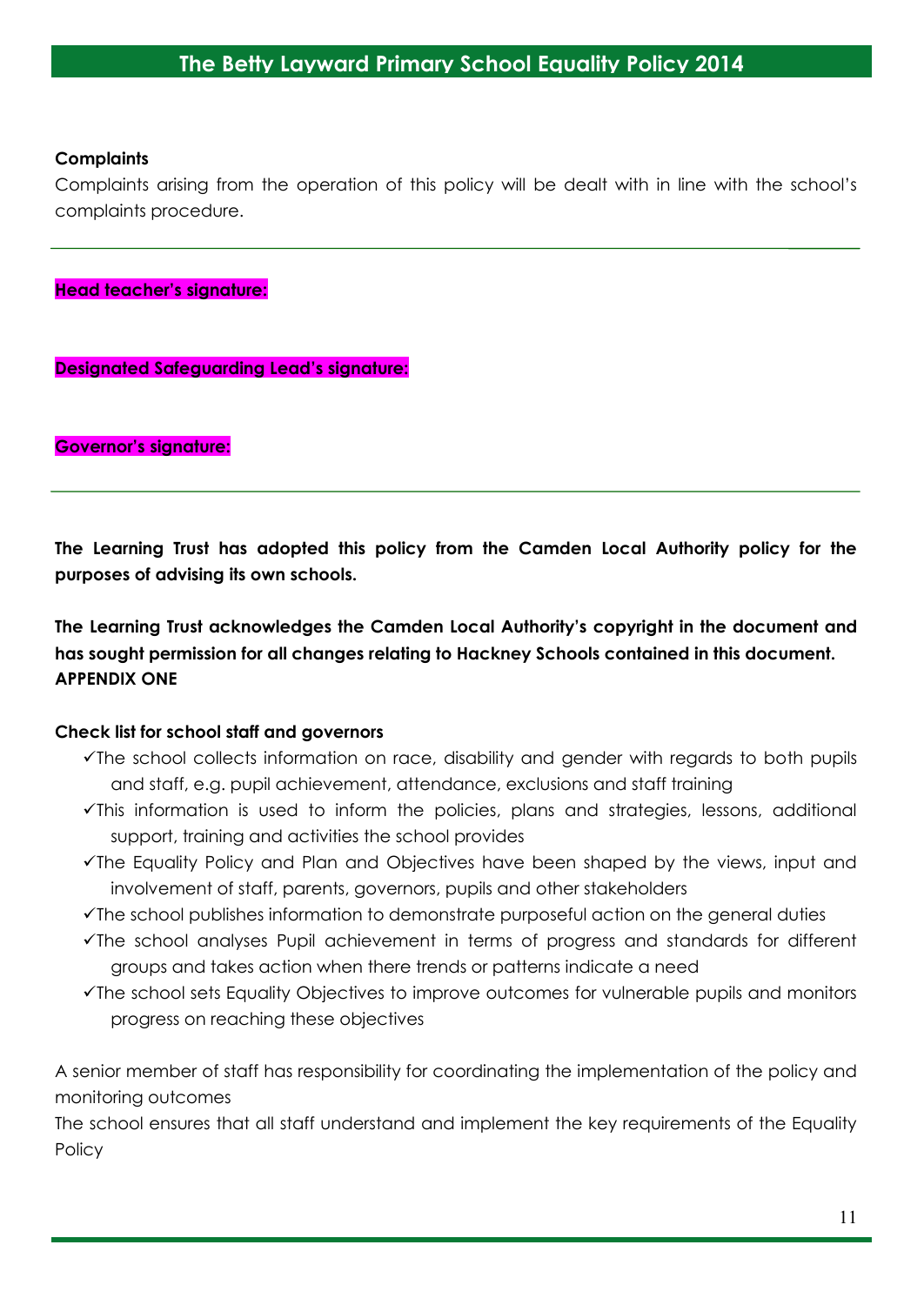The school ensures that visitors to the school understand and follow the key requirements of the Equality Policy

The curriculum includes opportunities for all pupils to understand and celebrate diversity and difference

All groups of pupils are encouraged to participate in school life and make a positive contribution, e.g. through class assemblies and the school council

The school monitors bullying and harassment of pupils in terms of difference and diversity (i.e. different groups) and takes action if there is a cause for concern

Visual displays and multi-media resources reflect the diversity of the school community

Minority ethnic, disabled and both male and female role models and those of vulnerable groups are promoted positively in lessons, displays, discussions and class assemblies

The school takes part in annual events such as Black History Month, Anti Bullying Week etc. to raise awareness of issues around race, disability and gender, Deaf Awareness Weekly, Paralympics School Events

The school environment is increasingly accessible possible to pupils, staff and visitors to the school – including the acoustic environment

Open evenings and other events which parents, carers and the community attend are held in an accessible part of the school and issues such as language barriers are considered

The accessibility needs of parents, pupils and staff are considered in the publishing and sending out of information

The Governing Body is increasingly representative of the community it serves Procedures for the election of parent governors are open to candidates and voters who are disabled.